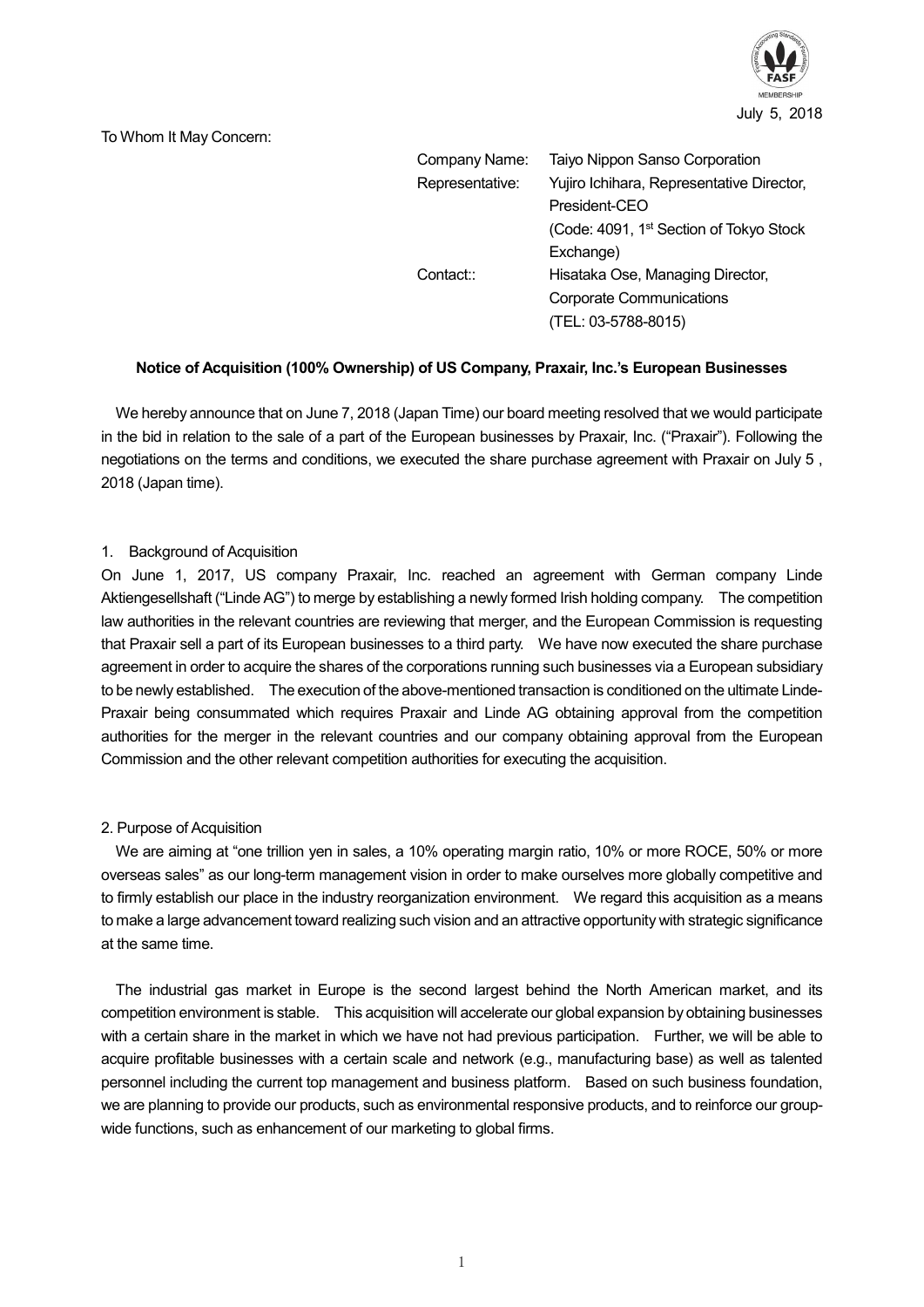## 3. Summary of Acquisition

# (1) Summary of Target Businesses

The industrial gas business of Praxair's European territories in Germany, Spain, Portugal, Italy, Norway, Denmark, Sweden, the Netherlands and Belgium, the carbon dioxide gas business in the United Kingdom, Ireland, the Netherlands and France and the helium-related businesses.

### (2) Acquisition Structure

We will acquire the shares of the companies related to the target businesses.

(3) Number of Shares to be Acquired, Acquisition Price and Possession Situation before and after Acquisition Number of Shares to be Acquired: The precise number of shares to be acquired has not been fixed, so we will make another announcement once it is fixed.

Acquisition Price<sup>1</sup>: 5,000 million Euro (approximately 643.8 billion yen<sup>2</sup>)

<sup>1</sup> Acquisition Price will be adjusted by cash and debt balance and working capital variance etc at closing.

<sup>2</sup>converted at the exchange rate of one Euro to 128.76yen (as of July 4, 2018)

Advisory Costs, etc.:Approximately 2.7 billion yen

# (4) Plans for Raising Capital

We plan to raise funds in consideration of preventing against lower capital efficiency due to stock dilution and maintaining financial soundness. Specifically, after cash on hand and procuring funds through bridge loans for acquisition funds, we plan to refinance by borrowing from financial institutions, issuing corporate bonds, and hybrid financing<sup>3</sup> etc., and we do not plan to finance by equity financing.

<sup>3</sup>Although it is debt, it is a form of financing having features similar to equity such as arbitrary deferral of interest, deferral of ultra-long-term repayment terms, liquidation procedures and subordination in bankruptcy proceedings, without causing dilution of shares. We assume that the credit rating agencies (i.e., Japan Credit Rating Agency, Ltd and Rating and Investment Information, Inc.)would be able to approve certain level of equity of the procurement amount by the financing.

# 4. Principal Target Businesses

As we are not able to disclose management performance and financial position for certain of the companies related to the target businesses, we inform a brief description of three major entities conducting the target businesses.

| (1)                                                                              | Name                                         | Praxair Espana, S.L.                                                       |     |  |
|----------------------------------------------------------------------------------|----------------------------------------------|----------------------------------------------------------------------------|-----|--|
| (2)                                                                              | Address                                      | Calle Orense, 11 E-28020 Madrid, Spain                                     |     |  |
| (3)                                                                              | Name and position of<br>representative       | Eduardo Gil (Managing Director)                                            |     |  |
| (4)                                                                              | Type of business                             | Manufacture and sale of industrial gas and related machinery and equipment |     |  |
| (5)                                                                              | Capital amount                               | 1,012,180.16 Euro                                                          |     |  |
| (6)                                                                              | Year of Establishment                        | 1954                                                                       |     |  |
| (7)                                                                              | Major shareholders<br>and stockholding ratio | Praxair Euroholding S.L. (100%)                                            |     |  |
| Relationship between<br>the listed company<br>(8)<br>and the target<br>companies | Capital<br>relationship                      | N/A                                                                        |     |  |
|                                                                                  |                                              | Personal<br>relationship                                                   | N/A |  |
|                                                                                  |                                              | Transactional<br>relationship                                              | N/A |  |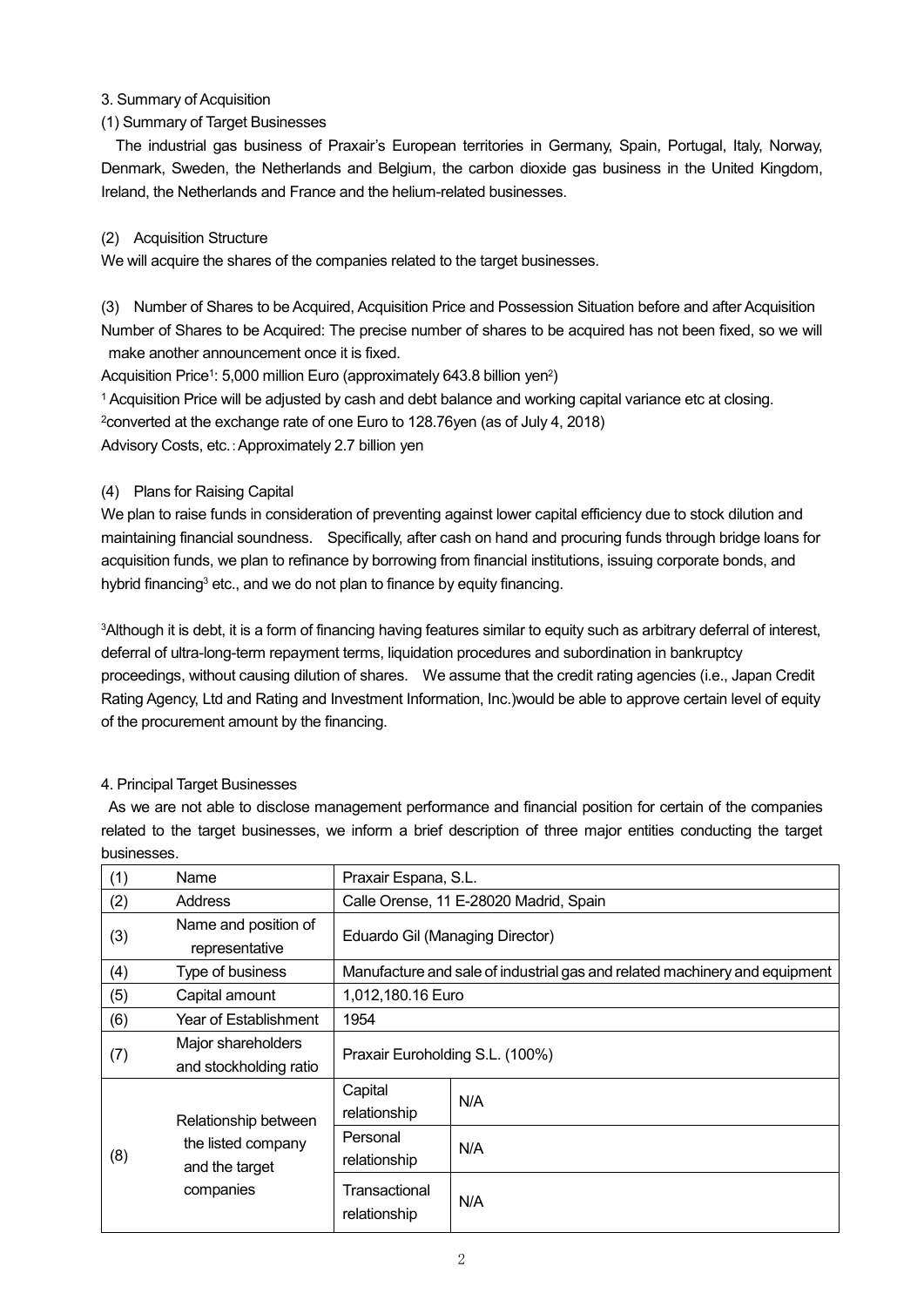| (1)                                                                              | Name                                         | Praxair Deutschland Holding GmbH                                           |     |  |
|----------------------------------------------------------------------------------|----------------------------------------------|----------------------------------------------------------------------------|-----|--|
| (2)                                                                              | Address                                      | Hans-Bockler-Strasse 1 (Kennedyhaus), 40476 Dusseldorf, Germany            |     |  |
| (3)                                                                              | Name and position of<br>representative       | Frank Wegmann (Managing Director)                                          |     |  |
| (4)                                                                              | Type of business                             | Manufacture and sale of industrial gas and related machinery and equipment |     |  |
| (5)                                                                              | Capital amount                               | 61,000,000.00 Euro                                                         |     |  |
| (6)                                                                              | Year of Establishment                        | 2004                                                                       |     |  |
| (7)                                                                              | Major shareholders<br>and stockholding ratio | Praxair Euroholding S.L. (100%)                                            |     |  |
| Relationship between<br>the listed company<br>(8)<br>and the target<br>companies | Capital<br>relationship                      | N/A                                                                        |     |  |
|                                                                                  |                                              | Personal<br>relationship                                                   | N/A |  |
|                                                                                  |                                              | Transactional<br>relationship                                              | N/A |  |

| (1) | Name                                              | Praxair Italia S.r.I.                                                      |     |  |
|-----|---------------------------------------------------|----------------------------------------------------------------------------|-----|--|
| (2) | Address                                           | Via Benigno Crespi n.19, Milan, Italy                                      |     |  |
| (3) | Name and position of<br>representative            | Raoul Giudici (Managing Director)                                          |     |  |
| (4) | Type of business                                  | Manufacture and sale of industrial gas and related machinery and equipment |     |  |
| (5) | Capital amount                                    | 25,000,000.00 Euro                                                         |     |  |
| (6) | Year of Establishment                             | 2014                                                                       |     |  |
| (7) | Major shareholders<br>and stockholding ratio      | Praxair Euroholding S.L. (100%)                                            |     |  |
|     | Relationship between                              | Capital<br>relationship                                                    | N/A |  |
| (8) | the listed company<br>and the target<br>companies | Personal<br>relationship                                                   | N/A |  |
|     |                                                   | Transactional<br>relationship                                              | N/A |  |

5. Consolidated management performance and consolidated statement of financial position <sup>4</sup> of the target businesses within a period of the most recent three (3) years

| <b>Accounting Period</b> | December 2015        | December 2016        | December 2017        |
|--------------------------|----------------------|----------------------|----------------------|
| Net Assets               |                      | 1,670.4 million Euro | 1,673.0 million Euro |
| <b>Total Assets</b>      |                      | 2,236.9 million Euro | 2,229.1 million Euro |
| Sales revenue            | 1,096.3 million Euro | 1,183.3 million Euro | 1,273.7 million Euro |
| <b>FBIT</b>              | 230.9 million Euro   | 253.7 million Euro   | 266.0 million Euro   |
| <b>EBITDA</b>            | 349.7 million Euro   | 381.0 million Euro   | 400.8 million Euro   |

<sup>4</sup>Above chart includes all the entities' figures to be acquired.

Net Assets and total assets as of December 2015 are not available and therefore not disclosed.